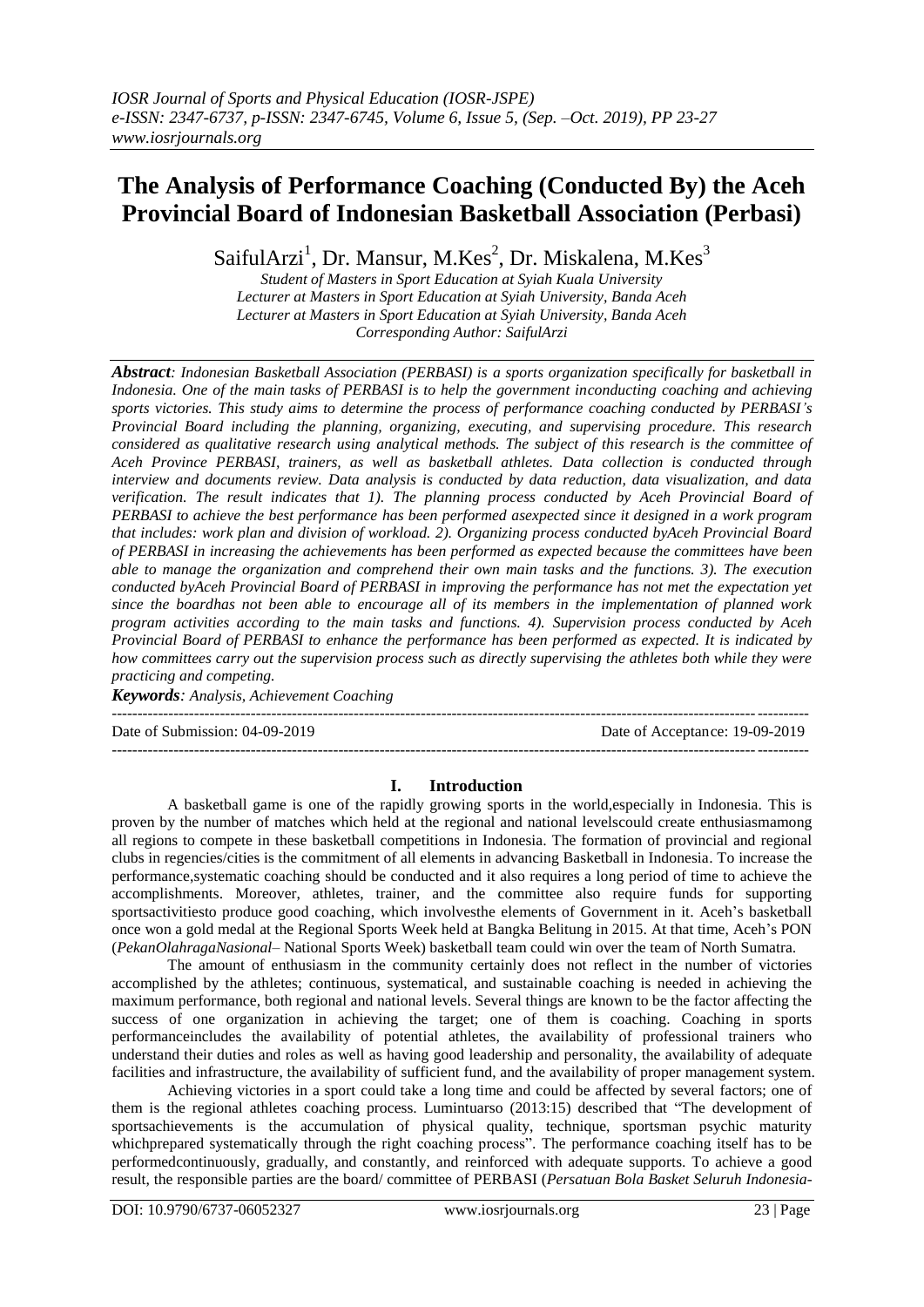Indonesian Basketball Association), trainers, athletes, and the referee. Furthermore, the supports involved are fund, as well as facilities and infrastructure.

In reality, the effort of conducting coaching, precisely for basketball in Aceh Province, has not done properly and there were many problems experienced in the process. To the author's knowledge, basketball coaching in Aceh is not performed well, which is indicated inthe lack of achievement gained by the Aceh men's basketball team at the 2016 PON event in West Java. The team was immediately defeated by the host West Java, as well as West Papua, East Java, and South Kalimantan. At the 2018 regional student sports week (Popwil) held in Aceh, the basketball team of Aceh also could not pass through group qualification. Men's basketball team at the time only win once against Jambi's team, then continuously defeated by the team of North Sumatra and Riau.Thus, there is a problem with Aceh Province basketball coaching.Consequently, it is considered essential to study this case through scientific research regarding how performance coaching is carried out by Aceh Provincial Board of PERBASI. The extent of the role of each PERBASI's committee in the management and organizational proceduresis also needed to be reviewed, as well as the coaching process conducted to athletes, trainers, referees, the fund, the facilities and the infrastructure of it in order to obtain an accurate representation on how basketball team of Aceh province could gain more achievements.

Based on the explanation above, an in-depth research is needed to be conducted from the basic which is every committee of PERBASI, trainers (coaches), and athletes in obtaining accurate data. Also according to the background problem, the author would like to conduct research to study **"The Analysis of Performance Coaching in the Aceh provincial board of Indonesian basketball association (PERBASI)".**

#### **Research Procedure**

This research is considered as qualitative research conducted using the analysis method. The subject of this research is the PERBASI board committee, trainers, and athletes of Aceh provincial basketball team with 12 people in total. The technique of data collection adopted in this particular research is interview and documents/ literature review. Data analysis techniques implemented are data reduction, data visualization, and data verification.

## **II. Result and Discussion**

#### **1. Result of Research**

The result of this research includes several indicators such as planning, organizing, executing, and supervising. Data analyzed, which previously mentioned, was obtained through the interview with the committee of PERBASI, trainers, and basketball athletes of the Aceh provincial team.

The planning process performed by Aceh Provincial Board of PERBASI to enhance the performance is already met the expectation. This is indicated by the output of the interview which mentioned as follows: the vision of performance coaching is to improve basketball achievement through school-based coaching. The mission, on the other hand, is to generate an effective organization by embracing all partieswith competent and flexible personnel according to the needs, so a smooth communication between the central and the regions is created, as well as creating an evenly distributed human resources in all regions. The purpose of carrying out performance coaching is to increase the achievements of Acehnese athletes. Performance coaching is conductedin mass-participation, finding potential athletes, and coaching.

The goal of conductingperformance coaching is to make the sport as a means of establishing national unity and elevate regional dignity and honor in national and international forums. The goal of performance coaching is also to send athletes to participate in various sporting events, and to strive for the availability of funds and the availability of representative sports facilities and infrastructure. Performance coaching work programs are contained in PERBASI committee meeting documents. Schedule of activities in conducting performance coaching is published in the training activities calendar.

The performance coaching activities aremade in a strategic plan; the objective is to do various preparations in following an event as well as establishing cooperation among other members of the board. The operational plan of performance coaching activities is already made in a strategic plan.Performance coaching activities for the annual program are made in a gradual athlete coaching program. Performance coaching activities for the semester are made in the following stage of athlete coaching program. Quarterly activities are not made because they are already mentioned in the annual and semester programs. In compiling a plan for performance coaching, division of tasks has been made for the performance coaching of each field. Clear and detailed budget planning already exists in the KONI (*KomiteOlahragaNasional Indonesia* - National Sports Committee of Indonesia) budget document.The budget available for performance coaching activities is still experiencing limitations. The obstacles in compiling achievement development activities are budget uncertainty, inadequate facilities and infrastructure, unavailability of potential athletes, and the HR quality of trainers.

The biggest constraint in fulfilling the facilities and infrastructure needed for performance coaching activities is funding. The solution made in overcoming these obstacles mentioned before is to strive for greater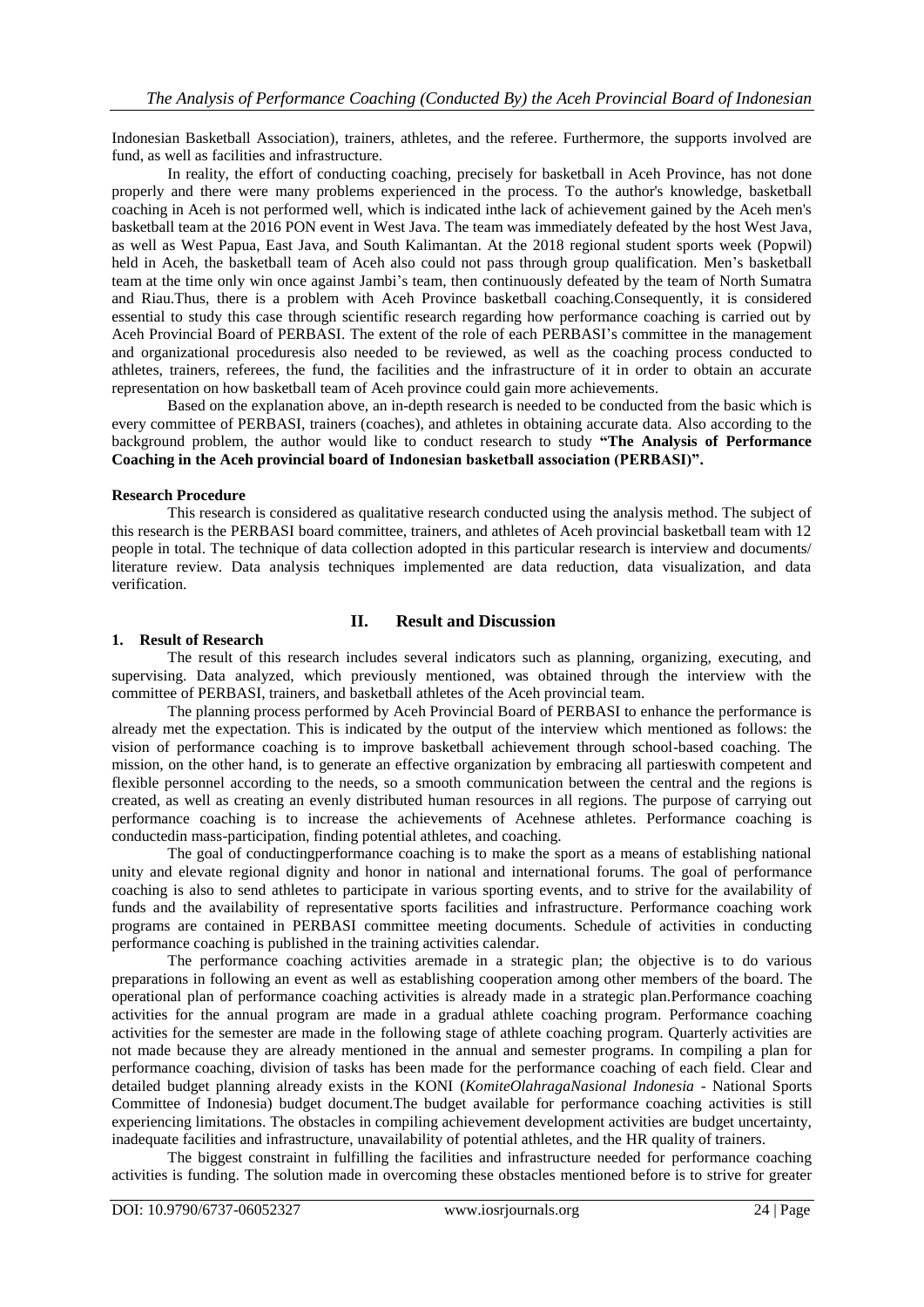funding, seek facilities and infrastructure that meet the standards, and sending trainers to attend regional, national and international level training. A very significant difficulty in solving problems is the lack of funds. Efforts which are made to solve the problem of performance coachingare looking for the main problem, implementing strategies in problem-solving, and making approaches with related parties.

The organizing process carried out by Aceh Provincial Board of PERBASI to enhance the performance has already met the expectation. This is indicated by the output of interview which mentioned as follows:Delegations made in the performance coaching are delegations that are in accordance with their own main tasks and functions. Unity of command exists in performance coaching activities. Human resource recruitment system in performance coaching is carried out by the KONI committee.Utilization of human resources possessed in the activities of performance coaching is done by selecting it in accordance with the skills and expertise possessed by each field.

The execution process carried out by Aceh Provincial Board of PERBASI to enhance the performance has not met the expectation yet. This is indicated by the output of interview which mentioned as follows:in carrying out the duties and responsibilities of performance coaching, some are carrying out their duties with responsibilities but there are also those who are less responsible. The continuity of performance coaching is not done well because the athlete is prepared only when they about to attend the event.Performance development routines are also carried out routinely due to participating in an event. Vision, mission, goals, and objectives of performance coaching have not been fully achieved. However, performance coaching activities are already in accordance with the mission, vision, goals, and objectives of sports coaching activities.

The supervision process conducted by the Aceh Provincial Board of PERBASIto enhance the performance has already met the expectation.This is indicated by the output of interview which mentioned as follows: Performance coaching activities generates accountability reports. These activitiesare supervised. The accountability report is made in the form of performance progress reports and financial reports. There was also a supervisory team created for the performance coaching activities that came from the KONI audit team. Supervision processis carried out tothe athletes and coaches during training or competing. Criticism and suggestions are needed for all committee of the fieldsto minimize mistakes in the future.

## **2. Research Discussion**

Based on the output of interview and documents review regarding the analysis of performance coaching in term of planning, organizing, executing, and supervising the basketball coaching conducted in Aceh province, the indicators are respectively discussed as follows:

Planning.The vision and mission of basketball performance coaching in Aceh Province is to develop athletes to excel at both the regional and national levels. The aim and goal of holding a basketball game are to produce excellent athletes, to develop athletes' talents and interests in sports, as well as to develop a spirit of sportsmanship, self-confidence and a sense of responsibility, and to develop cultural habits of healthy living and enjoy sports and foster nationalism and patriotism. The main goal in performance coaching activities is to create a whole person to be fit and healthy and to create good character for the nation and the countryto become a more potential athlete. Aceh Provincial Board of PERBASIhas difficulty in improving athlete achievement, due to lack of funds, facilities, and infrastructure provided by the Provincial Government.

In making a conclusion in terms of performance coaching, it takes a clear and purposeful goal. It is because planning is a prelude to an accomplishment to be achieved. If the planning is not carried out in a planned manner, then automatically the achievement is difficult to obtain.The solution provided to produce an achievement or victories is by making good and structured planning, which isto understand planning management. For example recruiting committee who are experts in their fields, licensed trainers who have both knowledge and experience, athleteswho are selected based on the ability and the selection results, as well as making the right work program. Consequently, all parts of the organization will work towards a goal that has been planned so that the coaching carried out will work well. This statement is in line with the one mentioned by Sjamsulbachri (2004:15), "Planning is a process in determining the objectives to be achieved and strategies that are used to achieve these efforts".

Organizing.Aceh Provincial Board of PERBASI who manages basketball has been carrying out the program as expected and placing appropriatepeople who are experts in their respective fields. According to the explanation above, it is clear that the organization that has been run is already implementedaccording to the expectations; the problem is only with the allocation of funding from the Government. Therefore, Aceh Provincial Board of PERBASI which is expected to obtain targets to attain an achievement could not meet the expectation due to lack of funds, facilities, and infrastructure.

Making a conclusion in terms of performance coaching is needed in an organizationbecause the organization is a place for a group of people who have duties and responsibilities in terms of achieving the predetermined targets. If the organization or group of people in the organization does not work well, automatically the achievement targeted is hard to get. The solution given to gain accomplishments is to create a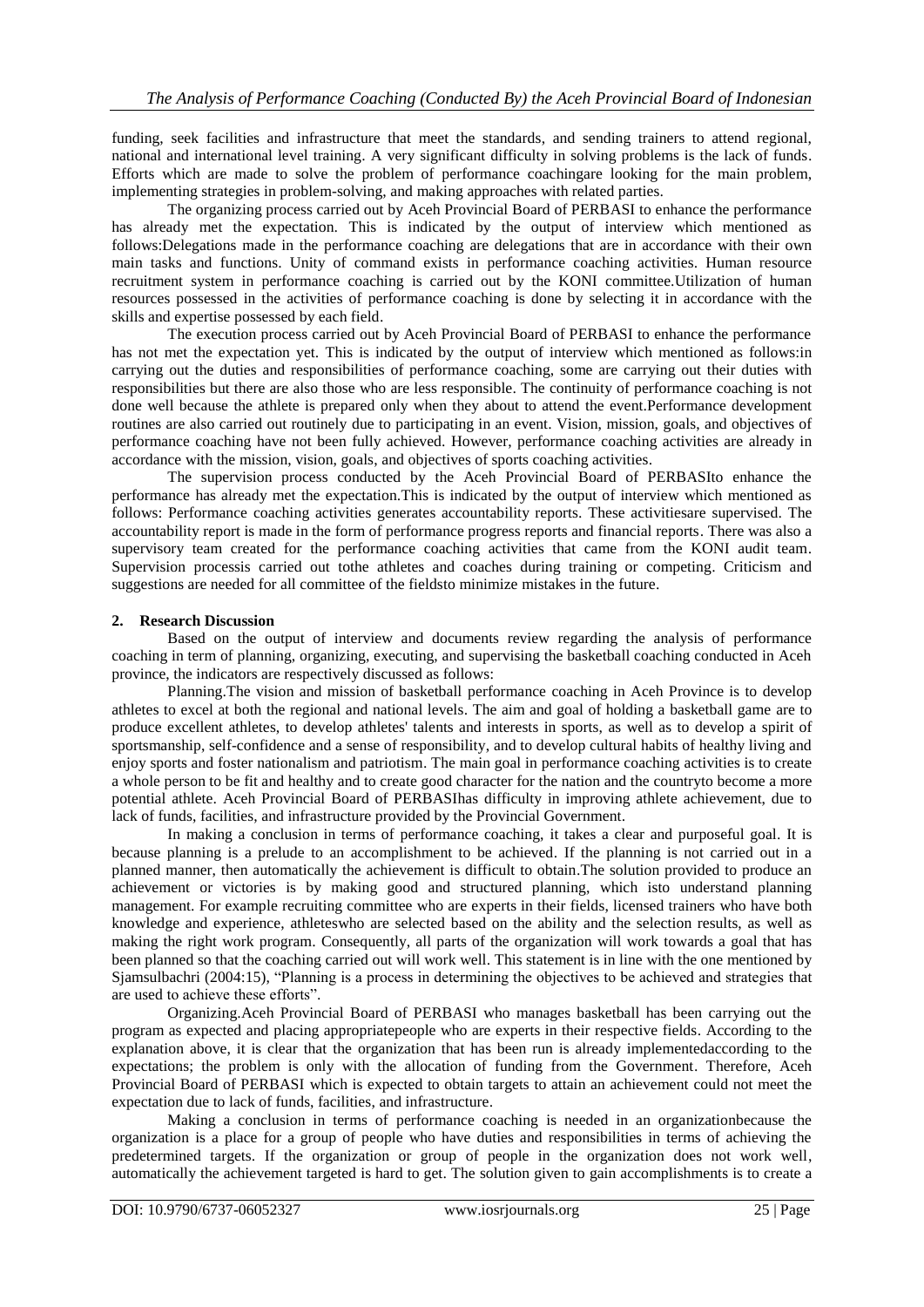good organization that hasproper knowledge, experience and expertise, as well as to recruit management who are experts in their fields, have honesty and responsibility in carrying out their duties, and understand the appropriate organizational management. As a result, all parts of the organization will work towards a planned goal hence the coaching process will work well. This statement isin accordance to the opinion byTery (2010:82) who stated, "Organizing is done to collect and regulate all the necessary resources including humans so that the desired work can be carried out successfully".

Execution.The programs planned and created before has not been executed as expected. Indeed, every athlete who participates in the training of Aceh Provincial basketball team is an athlete who has been selected both at the PORA (*PekanOlahraga Aceh*– Aceh Sports Week) level and the basketball club in Aceh.The coach is also someone who is experienced in the field of basketball and also has a national coaching license. The trainer also makes training programs and training schedules, as well as other activities. According to the description above, the fact that the program was not carried out as expectedis proven by the athletes who were late in participating in training conducted and the trainer has its own obstacles to carry out the program that was created. These obstacles include lack of funds and facilities and infrastructure, which impact on the lateness of coaches and athletes in undergoing the training program that has been prepared.

Making a conclusion in terms of performance coaching is essential in the execution process since the execution is a place for someone to try hard in the effort made in terms of gaining the achievements to be targeted.If the execution or implementation is not done well, then automatically the achievements to be obtained are difficult to obtain. The solutions given to produce more victoriesare to make a planned execution or implementation, making provisions with a good, responsible and disciplinedattitudeso that what has been planned will be achieved, and understand movement management. This is in accordance to the opinion bySondang (2004:120) who stated, "Execution is actedas a whole process of giving impetus to work so that someone works well in order to achievethe organizational goals".

Supervision.The supervision process that has been conducted by the Aceh Provincial Board of PERBASI is responsible for the training of athletes in Aceh Province. The KONI board team monitors the development of the basketball management and provides activities to be evaluated which aims to be an improvement in the future so that Aceh Province basketball performance can be improved. Based on the description above it is clear that the monitoring process is going well, which is proven by the existence of a supervisory team that directly monitors the coaching process and also directly sees the coaching process.

Making a conclusion in terms of performance coaching requires a clear and purposeful goal because supervision is a process of observingthe extent to which the work is carried out, whether according to plan or order. If supervision is not carried out properly, then automatically the achievements expected to be obtained are difficult to obtain; both from supervision for athletes, coaches, and in terms of facilities, infrastructure, as well as funds for athletes and coaches. The solution provided to produce an achievement is to know the supervisory duties, the supervision process, and the objectives of the supervision, so the person supervised by the supervisor will be responsible for their duties and responsibilities. Supervisors must also have agood personality and responsibility for their work and understand the management of supervision. This statement is in line with the one mentioned by Tery (2006:395) who stated, "Supervision determines what has been done; it means to evaluate work performance, and if necessary, apply corrective actions so that the results of the work are in accordance with the established plan".

## **III. Conclusion**

According to the previously-mentioned general conclusions, as an effort to answer specific research questions, the result of this research could be concluded as follows:

- 1. The planning process conducted by Aceh Provincial Board of PERBASI in achieving more victories for provincial basketball team of Aceh has been carried out as expected, by compiling the work plans forshort, medium and long term work programs which arranged according to the results of the board meeting, evaluating the performance, and dividing the workloads according tomain tasks and functions of each board of PERBASI.
- 2. The organizing process conducted by Aceh Provincial Board of PERBASIregarding the achievement of provincial basketball team of Aceh and theorganizing function has been carried outas expected in the organizational principles, this is reflected in the answer of some committee interviewed by the author whoalready comprehends their specific authority and their authority for the division of basic tasks and functions.
- 3. The execution processconducted by Aceh Provincial Board of PERBASIin enhancing the performanceof provincial basketball team of Aceh has not been done as the expectation, where Aceh Provincial Board of PERBASIhas not been able to move its members in the implementation of organizational activities in accordance with the position, main tasks, and functions in each field.